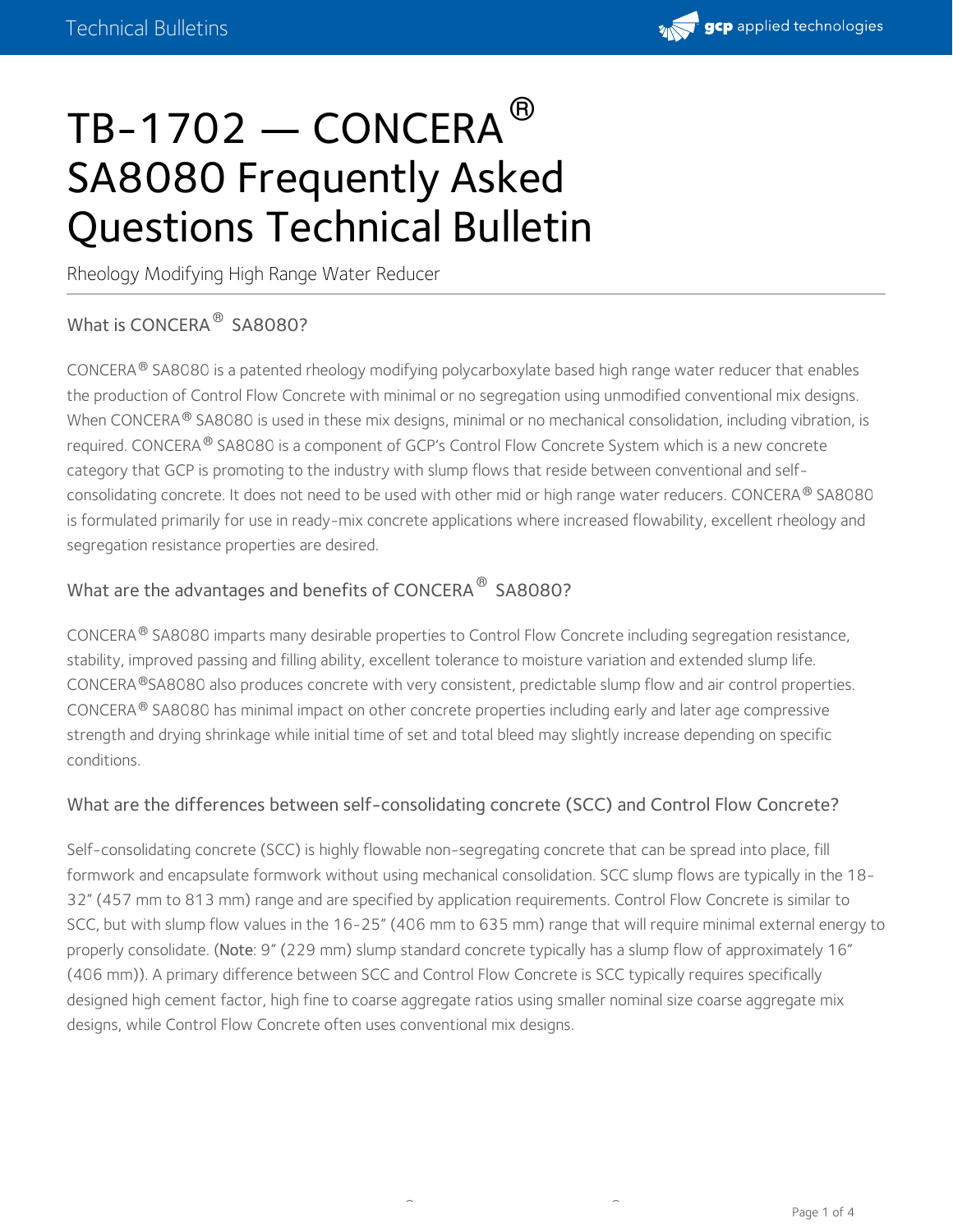

### What is the difference between CONCERA  $^{\circledR}$  SA8080 and CONCERA  $^{\circledR}$  CP1028?

CONCERA® SA8080 and CONCERA® CP1028 are both used to produce Control Flow Concrete. CONCERA® SA8080 is primarily a ASTM C494 Type F high range water reducer (>12% water reduction) that is typically used as a standalone product to produce Control Flow Concrete. CONCERA® SA8080 also meets ASTM C494 Type A water reducing and ASTM C1017 Type 1 Flowing concrete specifications. Typical CONCERA® SA8080 dosage rates range from 8 to 20 oz/cwt (533 to 1304 mL/100 kg) and slumps prior to CONCERA® SA8080 addition are typically less than 4" (102 mm). CONCERA® SA8080 is formulated for use in non air entrained and air entrained concrete CONCERA® CP1028 is an ASTM C494 Type A water reducer (>5% water reduction) that is typically used in combination with a polycarboxylate based mid or high range water reducer to produce Control Flow Concrete. Prior to CONCERA ® CP1028 addition, slumps are typically in the 5-8" (127 to 203 mm) range. CONCERA® CP1028 is formulated for use in non air entrained concrete only.

#### Can slight mix design adjustments improve the rheology, stability and segregation resistance properties of CONCERA $^\circ$  SA8080 concrete?

In most cases, adding CONCERA® SA8080 to unmodified conventional mix designs will increase slump flows to 16-25" (406 mm to635 mm) range while providing excellent rheology, stability and segregation resistant properties. However, specific characteristics of the conventional mix design will affect the overall properties of CONCERA  $^\circledR$ SA8080 Control Flow Concrete. These characteristics include, but are not limited to, total cementitious, water, coarse aggregate, fine aggregate and plastic air contents along with coarse aggregate nominal size, angularity and gradation. If some segregation or instability is observed with CONCERA® SA8080 Control Flow Concrete, slight mix design modifications can be made to improve these properties. Potential modifications include slightly increasing the FA/CA ratio, reducing the W/C ratio while increasing CONCERA® SA8080 dosage rate and decreasing nominal coarse aggregate size. Technical Bulletin 1701 discusses these modifications in detail.

#### How does using CONCERA  $^\circledR$  SA8080 compare to using a HRWR and viscosity modifying agent (VMA) combination?

CONCERA $^{\circledR}$  SA8080 or a HRWR and VMA (such as V-MAR3) combination can be used to produce Control Flow Concrete, with the primary difference being CONCERA  $^\circledR$  SA8080 is formulated to be a "one admixture does it all." CONCERA  $^\circ$  SA8080 is formulated as a stand alone admixture with best in class viscosity modifying agents to enable stable, segregation resistant concrete coupled with PC based dispersant technology to produce consistent and superior water reduction and slump flow retention properties. In addition, if a HRWR mix segregates and a VMA is added to provide cohesiveness and reduce segregation, this can potentially cause the mix to have a higher viscosity and sticky feel.

## How do I transport and pump CONCERA<sup>®</sup> SA8080 Control Flow Concrete?

®

CONCERA<sup>®</sup> SA8080 Control Flow Concrete can be transported using conventional methods, but some precautions should be considered due to the high fluidity of the mix. When CONCERA  $^\circledR$  SA8080 Control Flow Concrete is transported to a jobsite in a ready-mix truck, the concrete volume should not exceed 80% of the maximum drum capacity per ASTM C94. This will ensure no spillage on sloped grades during transit. There are no restrictions related to pumping CONCERA®SA8080 Control Flow Concrete and pump pressure reductions will typically make it easier to pump CONCERA® SA8080 Control Flow Concrete compared to conventional concrete. It is recommended pump pressures be gradually increased since very high initial pump pressures can cause segregation with Control Flow Concretes.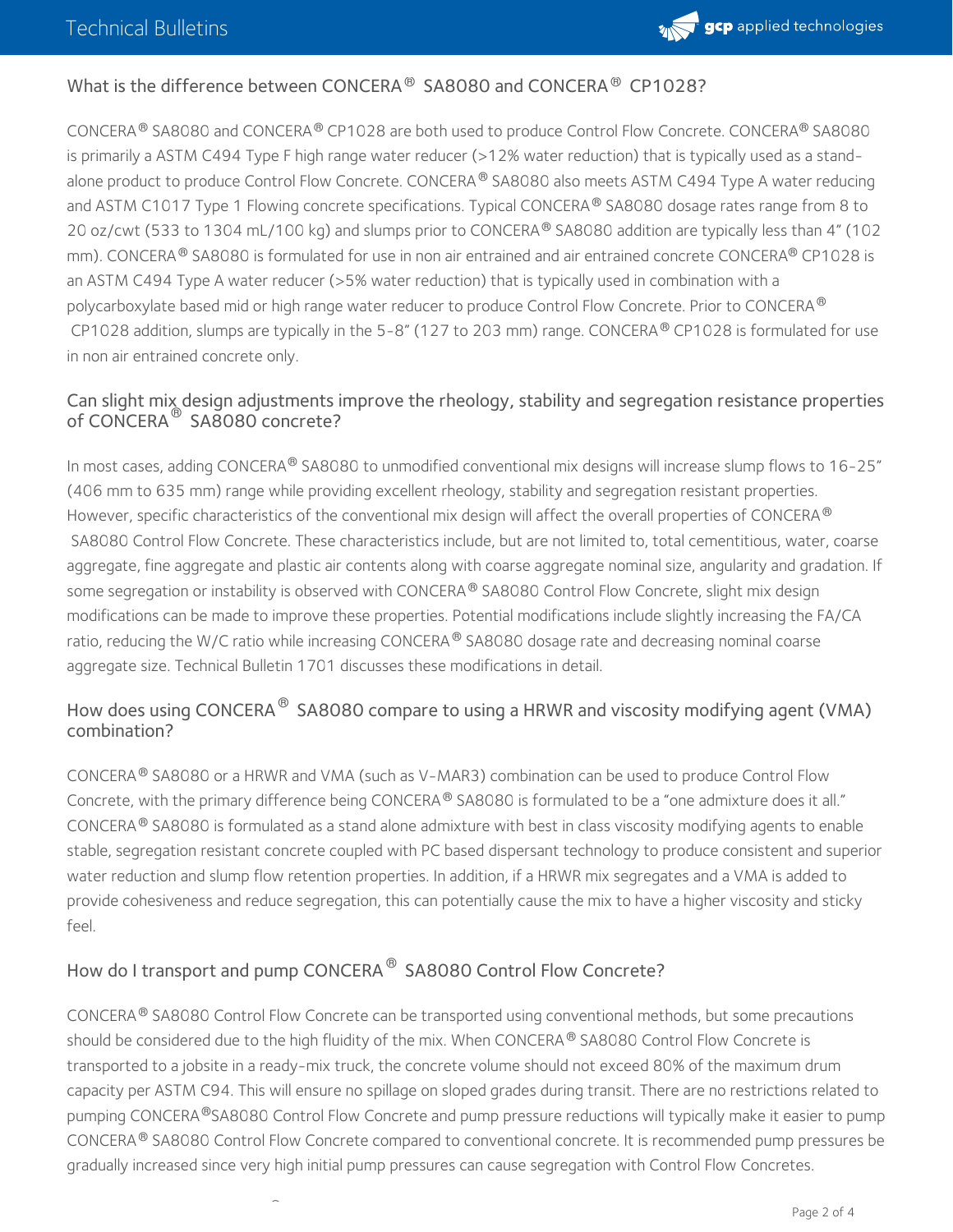

#### How do I place CONCERA ® SA8080 Control Flow Concrete in formed concrete applications?

With CONCERA  $^\circ$  SA8080 Control Flow Concrete formed concrete applications, it is important that formwork be watertight and grout-tight (non leaking) to prevent honeycombing and other surface defects. Form pressures will also be higher, compared to conventional concrete, due to the highly flowable characteristics and often faster than usual casting rates. Maximum lateral pressure and its rate of drop over time is impacted by the mix design consistency, rheology, thixotropy, casting rate and ambient and concrete temperature. Therefore, with current available information, a conservative approach should be to design formwork for full liquid head, in accordance with ACI 347. It is recommended Control Flow Concrete mix designs be field tested prior to job start up (mock-up), preferably through plant production equipment and with actual casting into simulated formwork.

#### How do I place and finish CONCERA  $^\circledR$  SA8080 Control Flow Concrete in slab on grade applications?

Placing and finishing CONCERA® SA8080 Control Flow Concrete in slab on grade applications is typically both easier and somewhat different, compared to conventional concrete. In general, ACI 302.1- Guide to Concrete Floor and Slab Construction guidelines should be followed when placing a slab using CONCERA® SA8080 Control Flow Concrete. ACI 302.1 Section 8.4 Table 8.4.1 recommendations will require modification to allow > 5"(>125 mm) maximum slumps. Control Flow Concrete should be discharged continuously from one location and allowed to fully flow before moving to the next pour location. The intent should be to allow Control Flow Concrete to fill forms and self-level as much as possible on its own, followed by minimal mechanical consolidation such as raking and vibration. Control Flow Concrete can be poured against concrete that has slightly gelled, but should be vibrated to avoid pour lines. If needed, screeds, vibratory screeds and bull floats used on conventional concrete can be used to level Control Flow Concrete. Control Flow Concrete will accept any type of final finish, including magnesium float swirl, steel trowel or broom.

### Is CONCERA $^{\circledR}$  SA8080 compatible with all GCP and competitive admixtures?

 $\mathsf{CONCERA}^{\circledast}$  SA8080 is compatible with all GCP commercially available admixtures except naphthalene based admixtures including DARACEM  $^{\circledR}$ 19 and DARACEM  $^{\circledR}$ 100. It is expected CONCERA  $^{\circledR}$  SA8080 will be compatible with most standard competitive admixtures. However, it is recommended pre-job testing with specific concrete mix designs is conducted to verify cement, supplemental cementitious materials (SCM's), aggregate and admixture compatibility and performance.

## What is the recommended batch sequencing for CONCERA  $^\circledR$  SA8080?

In most cases, it is recommended that CONCERA® SA8080 be added to the concrete mix near the end of the batch sequence for optimal performance. Different sequencing may be used if testing shows better performance. CONCERA ® SA8080 should not come in direct contact with any other admixture during batching.

## When and where is CONCERA $^{\circledR}$  SA8080 available?

CONCERA ® SA8080 is commercially available in the U.S. and Canada. CONCERA® SA8080 samples are available for testing through GCP NA customer service (phone: 877 423-6491, email: [central.admixturecustomerservice@gcpat.com](mailto:central.admixturecustomerservice@gcpat.com)).